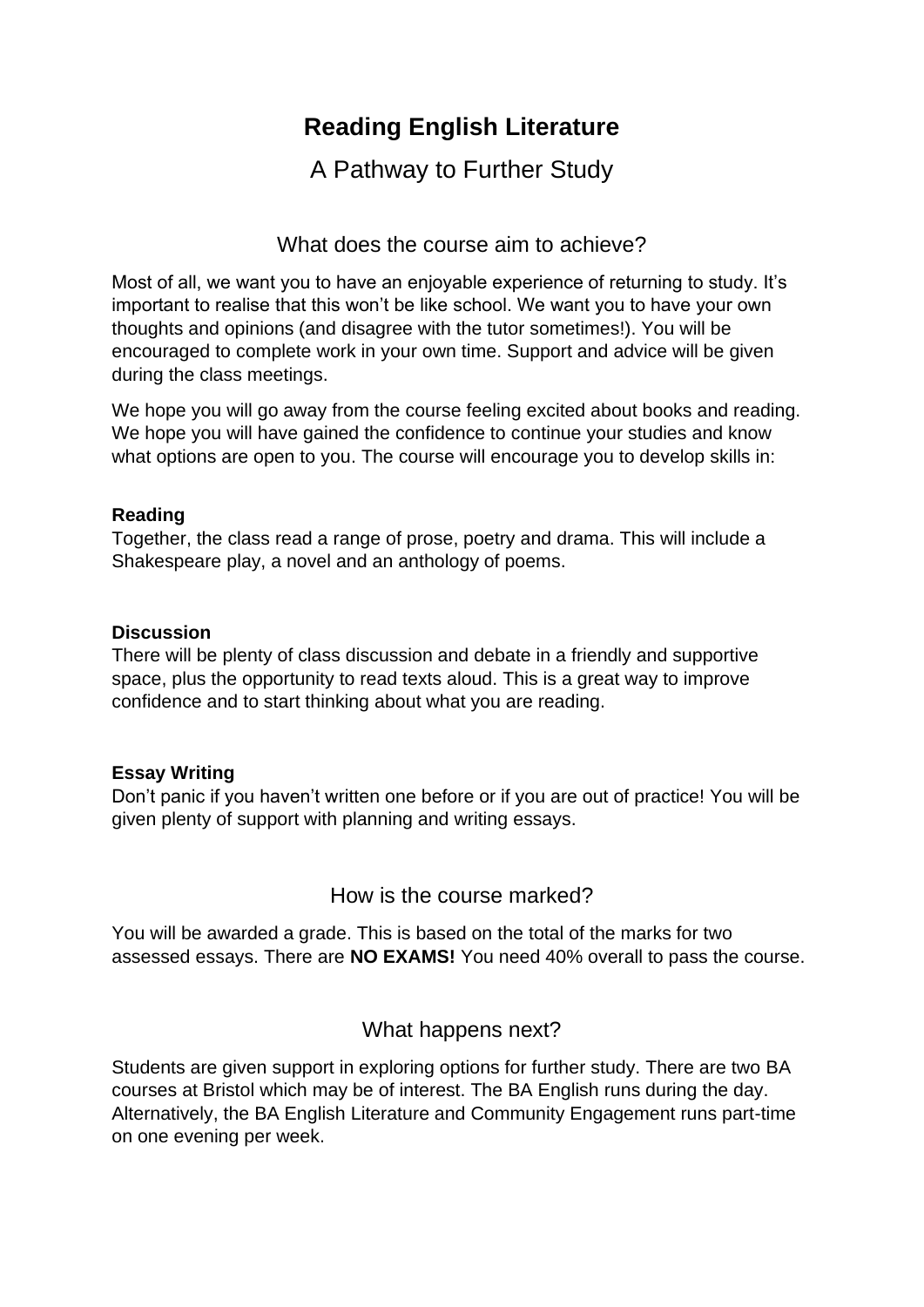# Who can apply?

This course is designed for mature students over the age of 21 who wish to return to study. You do not need to have any qualifications to apply. The most important thing is to explain in your personal statement on the application form why you would like to study on the course. We welcome students who may have been out of education for a while. Our students come from a wide range of backgrounds and from a wide age range.

# Course fee

The course fee for Reading English Literature is **£360.** 

The University has funding to help students access courses and remain in higher education. Students on low incomes are welcome to apply for funding support. Students who qualify for funding support pay a course fee of £150.

Students on low incomes who do not qualify are welcome to make part payments. A flexible payment plan can be discussed after you attend your informal interview.

Course fees are paid securely through the University Online Shop. Information about when and how to pay your fees will be sent through to you once you have been offered a place on the course.

# How to apply

Please go to our web page and complete the online application form: [www.bristol.ac.uk/english/study/part-time/short-courses/reading-englishliterature/.](http://www.bristol.ac.uk/english/study/part-time/short-courses/reading-englishliterature/)

We will then invite you to a virtual informal interview to discuss your application.

You may be offered a place on the course which starts in January 2022 or we may encourage you to enrol on one of our short courses.

The course director for Reading English Literature is Marie-Annick Gournet and her email address is [marie-annick.gournet@bristol.ac.uk.](mailto:marie-annick.gournet@bristol.ac.uk)

The University has a Mature Student Advisor. If you have any questions about being a mature student, please email [mature-students@bristol.ac.uk.](mailto:mature-students@bristol.ac.uk)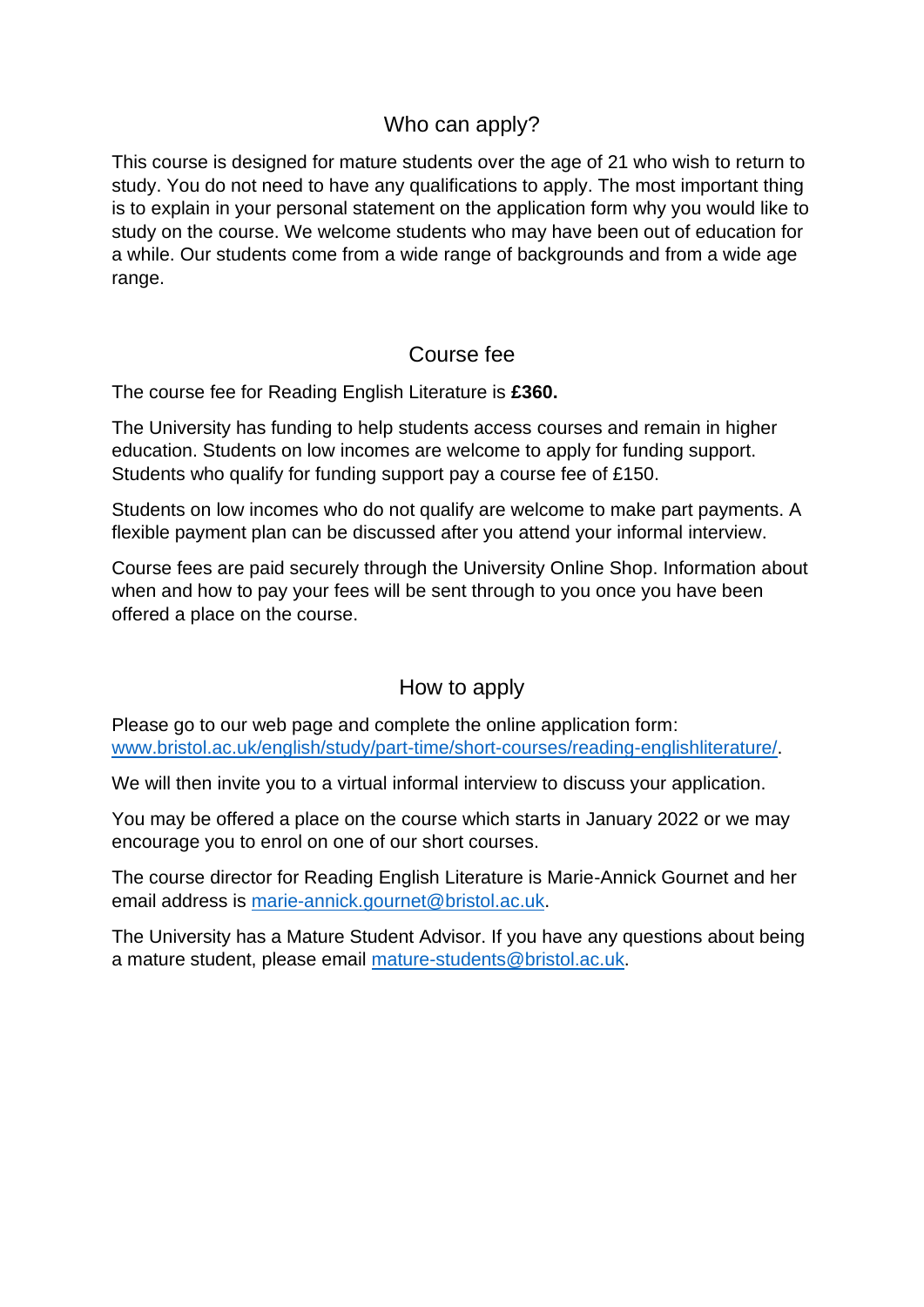# Frequently asked questions

If you have a question that is not covered here, please get in touch. We are happy to help and discuss any concerns you have.

## **Where will the sessions take place?**

The classes will take place  $26<sup>th</sup>$  January –  $30<sup>th</sup>$  March 2022 at the Arts Complex, University of Bristol main campus.

After the Easter break, the classes will take place from  $27<sup>th</sup>$  April – 1<sup>st</sup> June 2022 at the Barton Hill micro-campus in East Bristol.

You will be provided with a University card which will grant you full access to the University library, student study centres and student support services.

# **What happens after I apply?**

We will write to invite you for a short informal interview via zoom. You will be sent a link by email to join your interview.

## **What will I be asked at the informal interview?**

This is an opportunity for you to ask questions about the course and about returning to study. We will ask you what you enjoy reading, why you want to return to study and whether the course will fit in with your other commitments. We will also ask you what you would like to do when the course has finished. We will give you a detailed picture of the course and the routes to further study.

# **I don't have A-Levels or I don't have GCSE English or I didn't do well at school. Can I apply?**

Yes! You do not need to have any previous qualifications to apply for the course. You just need to demonstrate you are motivated and enthusiastic, that you enjoy reading, and that you are committed to the idea of studying at a higher level.

#### **How do you decide who gets a place on the course?**

Admission to the course is not based on previous achievements or qualifications. We are looking for students who are motivated, enthusiastic and committed; who have strong reasons for wanting to return to studying; and who can demonstrate that they will be able to manage the demands of study at this level. We hope to accommodate as many students as we can on the course, though it may not be possible to give a place to everyone who applies.

# **What if I am not offered a place?**

Anyone who is not offered a place will be encouraged to talk through other options with the Course Director. We run a large programme of part-time courses at Level C (equivalent to first-year undergraduate level), and many of these also provide a good route back into studying.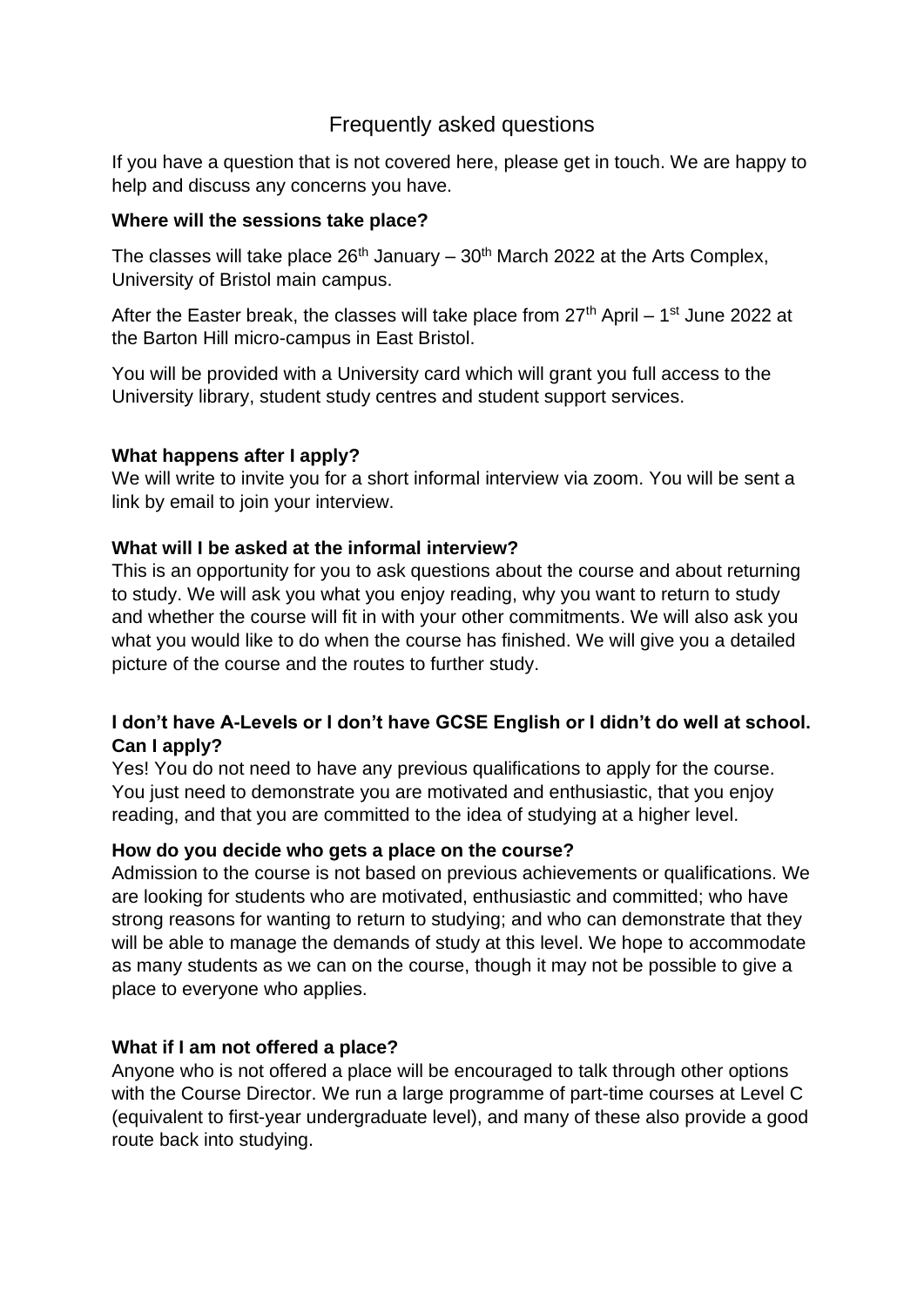#### **Will I automatically be offered a place on a degree afterwards?**

No, you will need to apply for a place. You will be encouraged to fill in an application form for a part-time degree towards the end of the Reading English Literature course. You will then be asked for an interview. You will also be given information on a variety of other options for continuing your studies.

#### **How long does it take to complete a part-time degree?**

After completing the Reading English Literature unit, the main route to continue your studies at Bristol is on the BA English Literature and Community Engagement. This runs part-time one evening per week and takes six years to complete part-time. However, you can request to switch to full-time study, so the degree may take four or five years in total.

## **What if I'm not sure I want to continue at the end?**

The Reading English Literature course aims to be useful and enjoyable even if you decide not to apply for a degree. We hope you will have gained important skills and confidence. Successful students are awarded credit points and this evidence of further study at this level can be useful in career progression or in taking on work in the community.

## **How can I fit my studies around work and/or family?**

The Reading English Literature course is part of the Department of English's commitment to offer more flexible learning opportunities. The course itself is taught one evening per week, on fifteen evenings over six months. This format is designed to make it accessible to a wide range of students. On top of this, we would normally expect you to complete 7-10 hours of work in your own time per week. There will be advice during the course on managing your studies, and you will be with a group of mature students who are faced with similar pressures on their time. The group atmosphere can be helpful in adjusting to the academic demands of the course.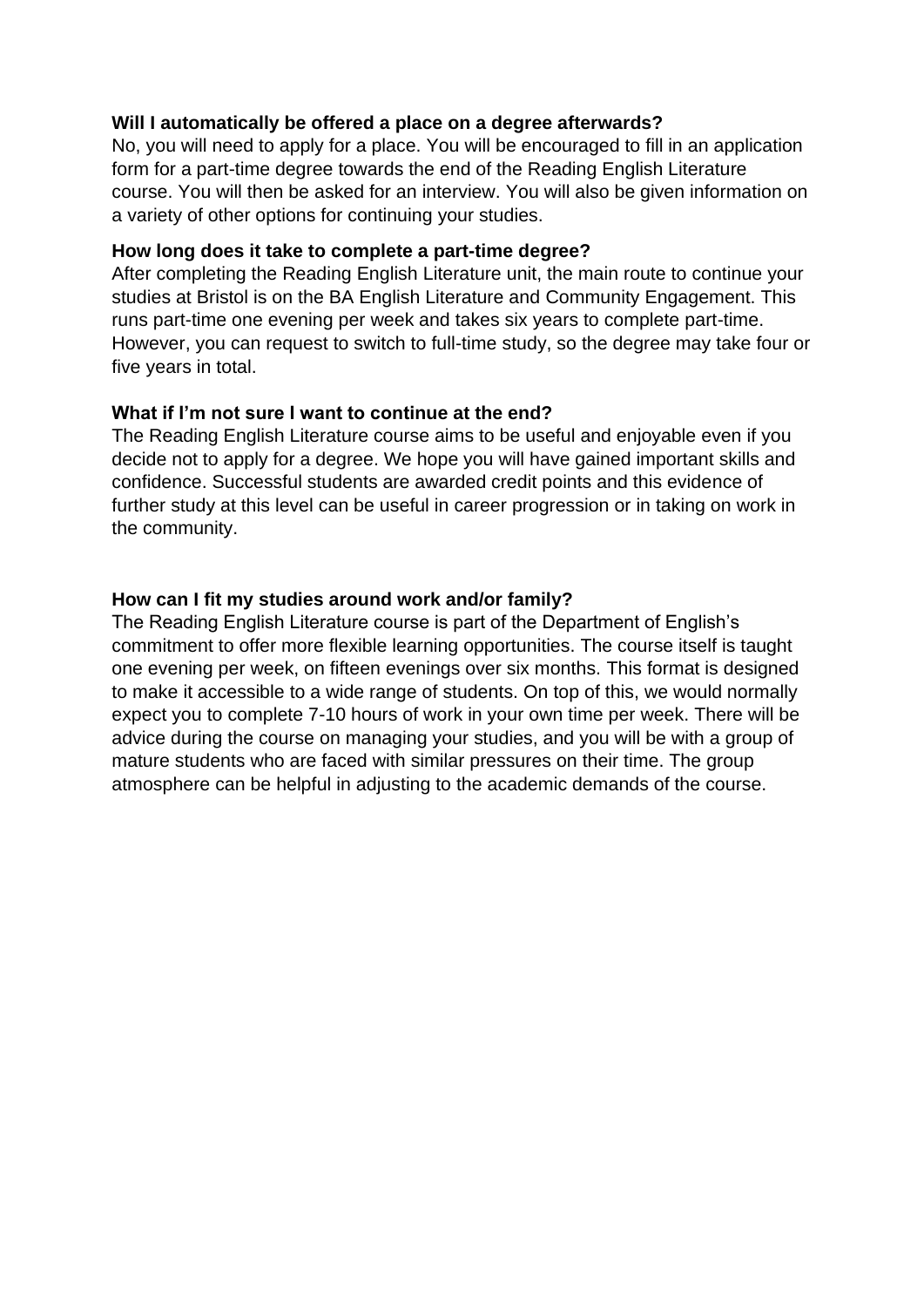# MATURE STUDENTS' STORIES

# Judith's Story



**I grew up in Knowle West. I wasn't encouraged to do well at school. I used to write really badly, I couldn't even read my own writing. I only had one teacher who realised I was having difficulties and tried to help me make my writing legible.**

I wanted to be a nurse but was told by a careers advisor that I couldn't because of my qualifications – so why didn't I do catering? I left school at 16 and went to college and I was put on a Certificate of PreVocational Education for young people who hadn't done well at school. That was the first time I found out that I hadn't done well and that everything I had worked so hard for didn't amount to much.

I didn't have lots of confidence. One of the tasters we did was childcare. I really liked it and they put me on to the second year to study family and community care. But it didn't qualify me as a nursery nurse and I didn't know that until it finished. I left college a little bit disillusioned. My mum was a single parent, so I got a job full time in catering and planned to stay there. Only later did I train as a nursery nurse, which was hard work. But I got a job and then I fell into youth work, which I love. I work with young people aged 9 to 16. I work and live in St Pauls. I love the people and the community spirit. Only people living here know what it's like. There's nowhere as wonderful and diverse as this area.

Last year I found out, through my work, that I am dyslexic. I always avoided paperwork because I found it hard. It didn't make sense. When I did ask for help in college and school I was treated as if I was stupid. So only this year, at nearly 40, did I get help – but that's partly about undoing the last 30-odd years. I'm a slow burner.

I found out about a Bristol University course called 'Second Skins' in the Black

Development Agency newsletter. It was free to people without a degree, which appealed to me as it wasn't too much of a risk. I thought: I'd love to find out more about myself, read with other people and open my mind. I wanted to learn more about who I am as an individual and as part of a community. I felt I could take a chance on it, and try to find out about something new.

I liked that somebody black was teaching it and that she'd done well in the educational system. I didn't know anybody could be passionate about literature or why they would be, but she was. I didn't always understand the words but you could ask questions, it didn't matter how silly they were.

I loved a book we read called *Black Teacher* by Beryl Gilroy, who was Britain's first black head teacher. I empathised with what she had suffered but also how she used it to empower her and others.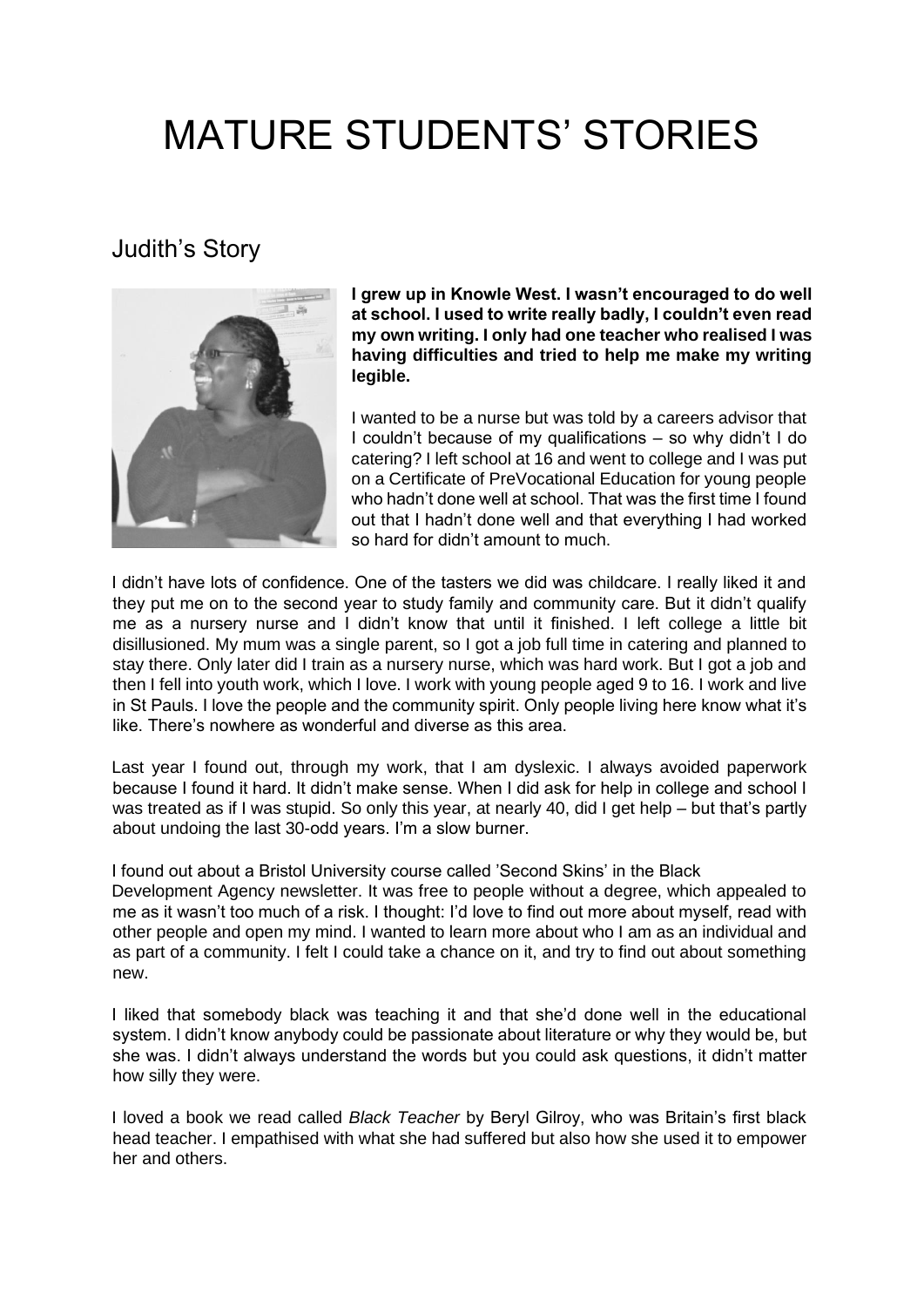Our tutor told us about the Reading English Literature course and I saw it as a stepping stone. I was nervous about applying for it and spending money on it when I wasn't sure whether I'd like it. But that became a motivating factor too, because I didn't want to waste my money. We were in a beautiful room at the University, full of books and the smell of books! We had another tutor, with even more of a passion for literature.

I loved the short stories we read and *Frankenstein*. It was very hard to read Shakespeare, just trying to get into the mindset and language. I would say *King Lear* and I are friends now, but I wouldn't say we were best friends! But his creativity is amazing, I don't know if any other writer compares to him. There are so many hidden meanings in it. He attacks society without drawing blood, which in that time was a dangerous thing to do. I never thought I'd be inspired by Shakespeare partly because he's a white writer. So that was a pleasant surprise. He was a man beyond his time. He wrote 400 years ago but he's still being read. There were times when I thought I had nothing to say about it, because everyone has said what I think. He was kind of a rebel. He wasn't rich, but he did very well. He didn't go to university like other writers, he did it in his own way. That gave me something to empathise with.

I found it hard to write essays while working full-time and having been out of education. I had to get used to the different standards that were expected, in getting up to university level. It was hard, but it was brilliant watching myself improve with each essay. The tutor showed you what you needed to do. When you'd made a good point, he'd let you know; and when you hadn't, he'd say 'What about this?'

I'm thinking of doing the English Literature and Community Engagement degree or maybe studying youth work. I'd like to do more taster courses too and learn more about other writers. I've got a long list of books to read now, recommended by the tutor and other students. I want to read *Romeo and Juliet* and *Othello*, D.H. Lawrence, Dickens, Toni Morrison…

I took a chance with the Second Skins course and it took me to a better place…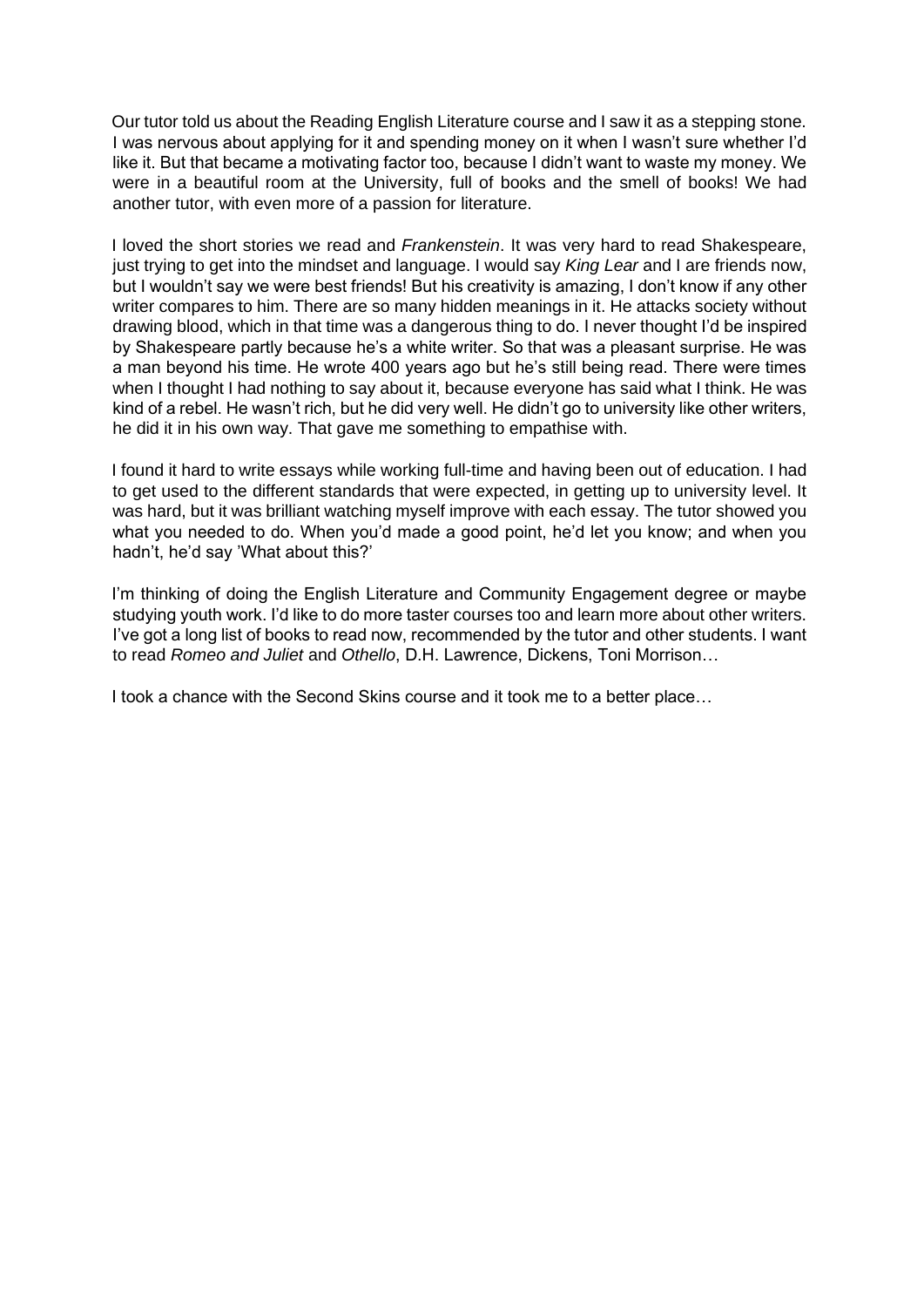# Damien's Story



#### **I went to school in rural Ireland and was taught by the Marist Brothers. I left when I was 12 with no qualifications and was living in London by the time I was 15.**

I didn't become immersed in reading until I was 22. I spent a lot of time in and out of jail between the ages of 16 and 25 down to a heroin and alcohol addiction. While I was there I came across a magazine called *rebel inc*, which had modern writers like Irvine Welsh and extracts from publications that had been banned in earlier periods, like *Hunger* and *Lolita*. I found about ten copies and it spoke to me, I could identify with the literature because it was quite rebellious.

I started reading a lot of Yeats, Burroughs, Faulkner and Hermann Hesse. There is a certain amount of shame when you're outside of society. These books said that I was OK, that everyone has a good and bad side and their own struggles, that I was a part of society.

I got into reading initially out of boredom and escapism. Then I found myself reading stuff I wouldn't have expected to enjoy, like Jeanette Winterson: I love her stuff. The novels I read often contained information that I would have previously known nothing about, this spurred me on to find out more about a variety of subjects. Initially I read people I could identify with, then I started to develop empathy for others, for different cultures and experiences, to ask: 'What's it like for you?' I particularly have a fondness for Latin American literature.

I worked for about 15 years on building sites and labouring, as a sort of jack of all trades. I did a BTEC in dance movement and the therapeutic process. All of the students and tutors were women. I was interested in what life is like for other people. Through that I came into contact with people with learning difficulties and those with brain damage from accidents. I was moved deeply by this course. I've learnt that so much communication isn't verbal, that there's so much else going on. I now work in mental health services for an organization called Supported Independence Ltd. I got the opportunity to do a N.V.Q 3 in health and social care while there.

I had always regretted that although I am well read I am not well educated. I'd always secretly wished I could be and looked to see what was out there, not really believing I could get in to university. When I saw the Reading English Literature course I thought I could do it. It wasn't a huge commitment, and then I would know where I stand. I had doubts about whether I would fit in with the other students. Had I read the right stuff? Had I read enough? I was worried that the way I think and speak are two different things. How would I write an essay?

But the students on the course were fantastic, a wide variety of people with a common interest in literature. It wasn't how I'd imagined school being, it was very open. We were encouraged to give our opinions. I felt I was giving as well as getting from the tutor. I liked being told what to read and being given the tools to allow a closer inquiry. Now I'm getting more out of what I read.

We went to see *King Lear* in Stratford as part of the course. That was a big deal for me. It was very moving and it opened up doors, to realize that this is mine as well as belonging to other people. I'd read the play 4 or 5 times before we went and had drafted my essay. But seeing it, the language just fell into place; the tragedy and darkness, the love and hope of it.